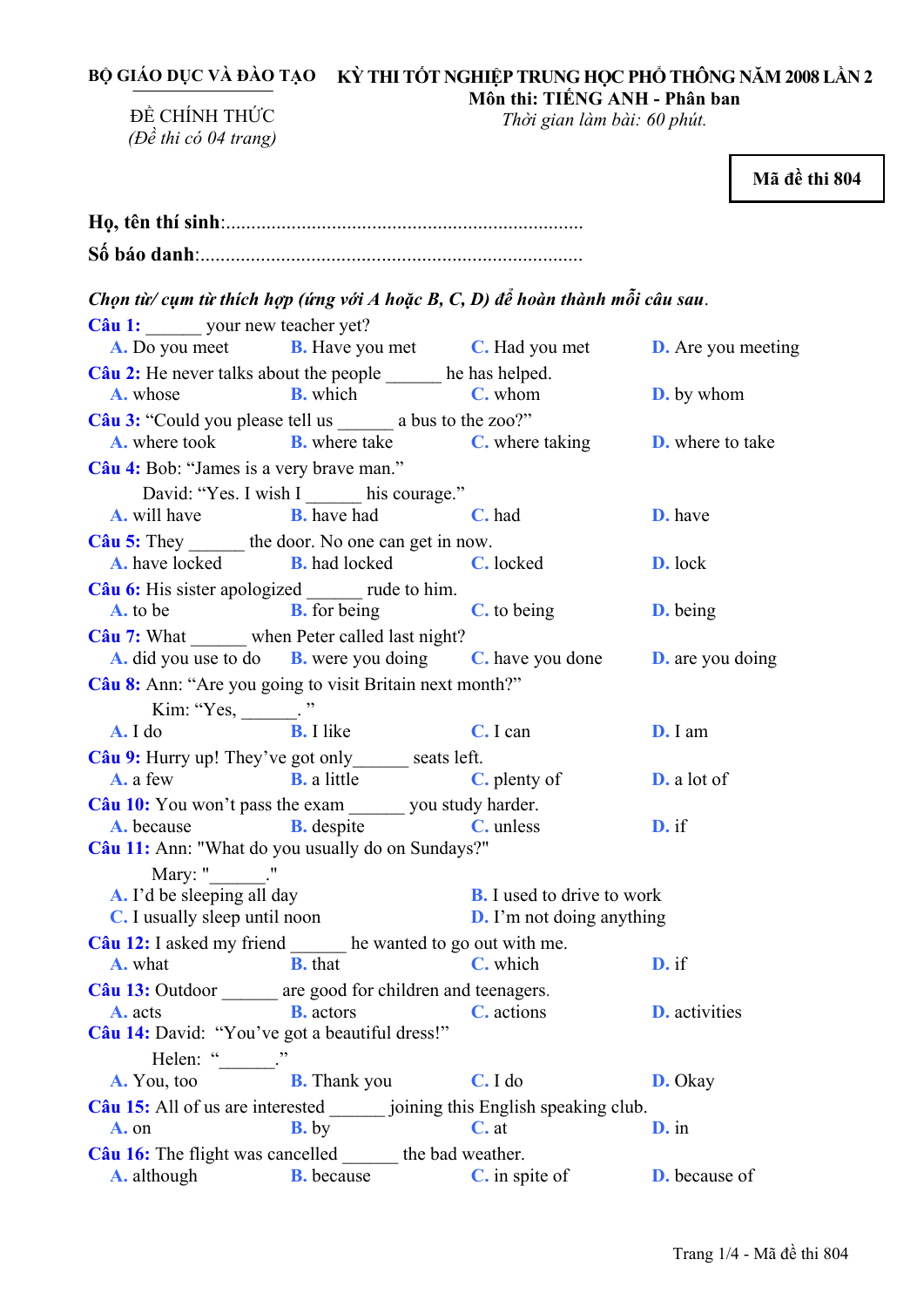| Câu 17: He hoped his would give him a pay rise.                                         |                                                                                              |                      |  |
|-----------------------------------------------------------------------------------------|----------------------------------------------------------------------------------------------|----------------------|--|
|                                                                                         | <b>A.</b> employer <b>B.</b> employee <b>C.</b> employed <b>D.</b> employ                    |                      |  |
| Câu 18: Maria: "I'm taking my end-of-term examination tomorrow."                        |                                                                                              |                      |  |
| Sarah: " ''                                                                             |                                                                                              |                      |  |
|                                                                                         | <b>A.</b> Good luck <b>B.</b> Good day <b>C.</b> Good time <b>D.</b> Good chance             |                      |  |
| Câu 19: All the members of his family enjoy ________ TV in the evenings.                |                                                                                              |                      |  |
|                                                                                         | <b>A.</b> to watch <b>B.</b> watched <b>C.</b> watch <b>D.</b> watching                      |                      |  |
| Câu 20: I advised her _______ anything about it to her friends.                         |                                                                                              |                      |  |
|                                                                                         | <b>A.</b> saying <b>B.</b> not saying <b>C.</b> not say <b>D.</b> not to say                 |                      |  |
| Câu 21: Sue: "I love pop music."                                                        |                                                                                              |                      |  |
| Alice: " $\qquad$ "                                                                     |                                                                                              |                      |  |
| <b>A.</b> Yes, I like it <b>B.</b> No, I won't <b>C.</b> So do I <b>D.</b> Neither do I |                                                                                              |                      |  |
| Câu 22: The wind is blowing so hard. There has never been ________ storm.               |                                                                                              |                      |  |
|                                                                                         | <b>A.</b> such a terrible <b>B.</b> such terrible <b>C.</b> a so terrible <b>D.</b> terrible |                      |  |
| <b>Câu 23:</b> He came in quietly _______ not to wake the baby up.                      |                                                                                              |                      |  |
|                                                                                         | <b>A.</b> so as <b>B.</b> such as <b>C.</b> as if                                            | $\mathbf{D}$ , if so |  |
| Câu 24: The Association of South East Asian Nations (ASEAN) was _______ in 1967.        |                                                                                              |                      |  |
|                                                                                         | <b>A.</b> found <b>B.</b> set                                                                | C. founded D. made   |  |
| Câu 25: If I had more money, $I \_\_\_\_\$ a bigger house.                              |                                                                                              |                      |  |
|                                                                                         | <b>A.</b> will buy <b>B.</b> bought <b>C.</b> would buy <b>D.</b> would have bought          |                      |  |

## Đọc kỹ đoạn văn sau và chon phương án đúng (ứng với A hoặc B, C, D) cho mỗi câu từ 26 đến 30.

The year at an American college is divided into two semesters or three quarters. A semester includes 15 weeks; a quarter includes 10 weeks. American college students usually go to school from September to May. They can also study during the summer.

Students choose their classes a few weeks before the start of each term. Universities and colleges offer a great many classes in the students' main areas of study and in other areas as well. Students must take both. These include science, math, computer, history and English. Other classes such as dance, theater, or sports may be just for fun. Tests are usually given in the middle of the term and at the end. The final exam is extremely important. In some classes, the professor asks the students to write a research paper or complete a certain task instead of taking a test.

Classes at an American college are usually organized through lectures. For example, a student may attend two or three lectures a week by one professor. There may be as many as several hundred students at each lecture

Câu 26: Which of the following is **NOT** true according to the passage?

A. There are 15 weeks in each semester and 10 weeks in each quarter.

**B.** American college students never study during the summer.

 $\sim$   $\sim$ 

 $\overline{11}$ 

C. The year at an American college usually starts in September.

**D.** The year at an American college is divided into two semesters or three quarters.  $\sim$   $\sim$ 

| Câu 27: American college students choose their classes                         |                         |                                         |                          |  |
|--------------------------------------------------------------------------------|-------------------------|-----------------------------------------|--------------------------|--|
| A. at any time during the term                                                 |                         | <b>B.</b> at the end of each term       |                          |  |
| C, in the first week of each term                                              |                         | <b>D.</b> before the start of each term |                          |  |
| Câu 28: Which of the following courses is <b>NOT</b> mentioned in the passage? |                         |                                         |                          |  |
| A. Science.                                                                    | <b>B.</b> Dance.        | C. Medicine.                            | <b>D.</b> History.       |  |
| Câu 29: Usually, an American college student takes tests in a term.            |                         |                                         |                          |  |
| A. two                                                                         | <b>B.</b> five          | C. three                                | D. four                  |  |
| $C\hat{a}$ u 30: The final exam is                                             |                         |                                         |                          |  |
| <b>A.</b> just for fun                                                         | <b>B.</b> not important | <b>C.</b> less important                | <b>D.</b> very important |  |
|                                                                                |                         |                                         |                          |  |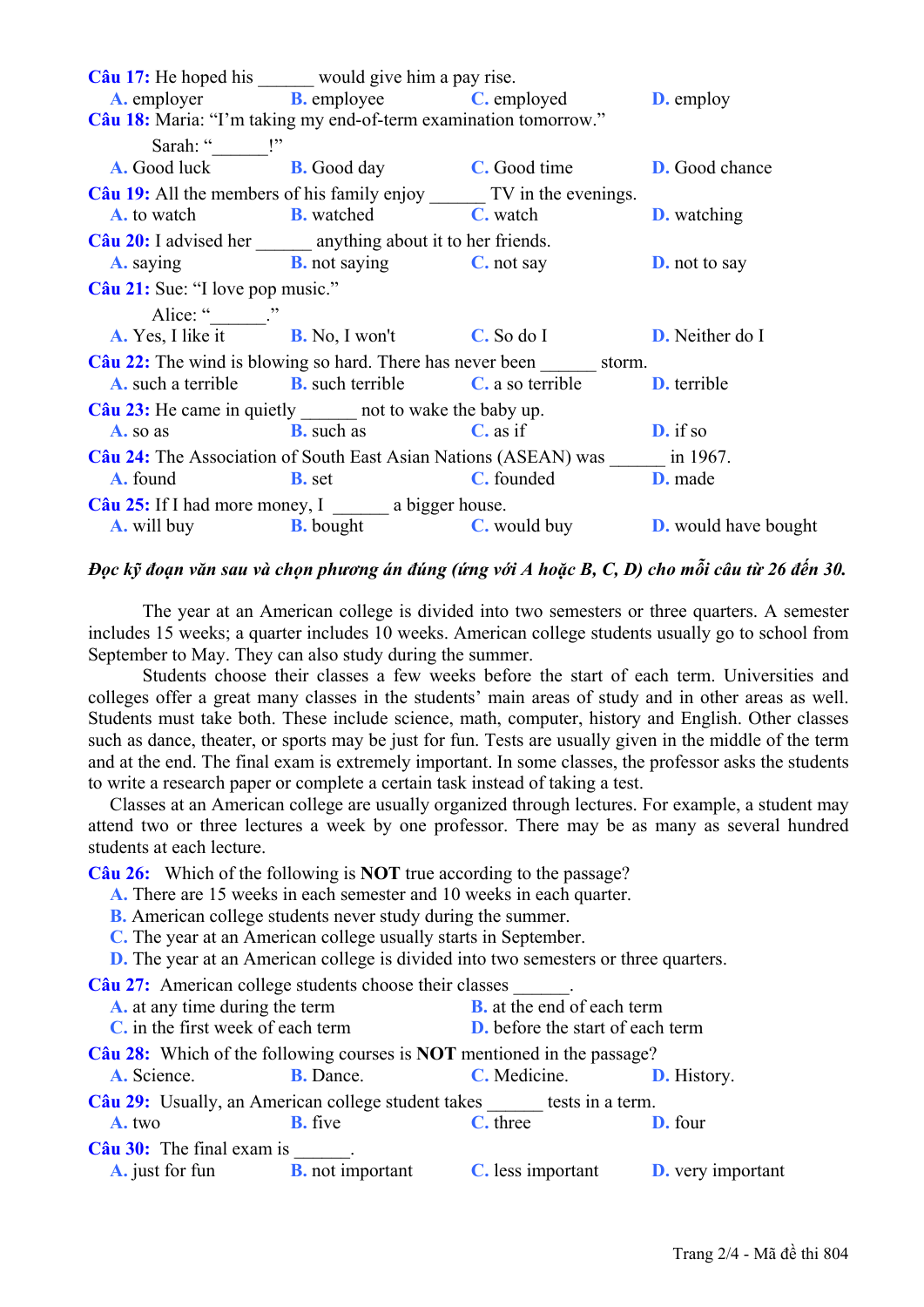# Chon phương án (A hoặc B, C, D) ứng với từ/ cụm từ có gạch dưới cần phải sửa để các câu sau *trở thành chính xác.*

Câu 31: If you drank less, you will feel much better. A B C D **Câu 32:** We haven't played football together since we have finished the summer course last month. A B C D **Câu 33:** There were so much books in the library that I didn't know which one to choose. A B C D **Câu 34:** A number of wild animals is in danger of extinction. A B C D **Câu 35:** Do you mind to go out with me to buy some ice cream? A B C D

# Đọc kỹ đoạn văn sau và chọn phương án đúng (ứng với A hoặc B, C, D) cho mỗi chỗ trống từ 36 *đến 40.*

Nowadays people are increasingly aware that wildlife all over the world is in danger. Many species of animals are threatened, and can easily  $(36)$  extinct if we do not make an effort to protect them. There are many reasons for this. In some cases, animals are hunted for their fur or for other (37) parts of their bodies. Some birds such as parrots are caught alive and sold as pets. For many animals and birds, the problem is that their habitat – the place  $(38)$  they live – is disappearing. More land is used for farms, houses or industry, and there are fewer open (39) than there once were. Farmers use powerful chemicals to help them to grow better crops, but these chemicals pollute the environment and harm wildlife. The most successful animals on earth – human beings – will soon be the only ones that (40) unless we can solve this problem.

| $C\hat{a}$ u 36: A. take |                     | <b>B.</b> come      | C. become    | <b>D.</b> make  |
|--------------------------|---------------------|---------------------|--------------|-----------------|
|                          | Câu 37: A. valuable | <b>B.</b> valueless | C. rich      | <b>D.</b> poor  |
| $C\hat{a}$ u 38: A. what |                     | <b>B.</b> where     | C. which     | <b>D.</b> there |
|                          | Câu 39: A. spaces   | <b>B.</b> rooms     | C. countries | <b>D.</b> yards |
| Câu 40: A. leave         |                     | <b>B.</b> appear    | C. survive   | D. miss         |

## Chọn từ (ứng với A hoặc B, C, D) có phần gạch dưới được phát âm khác với những từ còn lại *trong mỗi câu sau.*

|                           | $C\hat{a}u$ 41: A. village | <b>B.</b> climate  | $C.$ climbing | <b>D.</b> kindness |
|---------------------------|----------------------------|--------------------|---------------|--------------------|
|                           | Câu 42: A. teacher         | <b>B.</b> children | C. kitchen    | <b>D.</b> chemist  |
|                           | Câu 43: A. looked          | <b>B.</b> watched  | C. wanted     | <b>D.</b> stopped  |
| $C\hat{a}$ u 44: A. none  |                            | <b>B.</b> both     | C. son        | <b>D.</b> month    |
| $C\hat{a}$ u 45: A. desks |                            | <b>B.</b> chairs   | C. maps       | <b>D.</b> plants   |

## *Chọn phương án đúng (ứng với A hoặc B, C, D) để hoàn thành mỗi câu sau*.